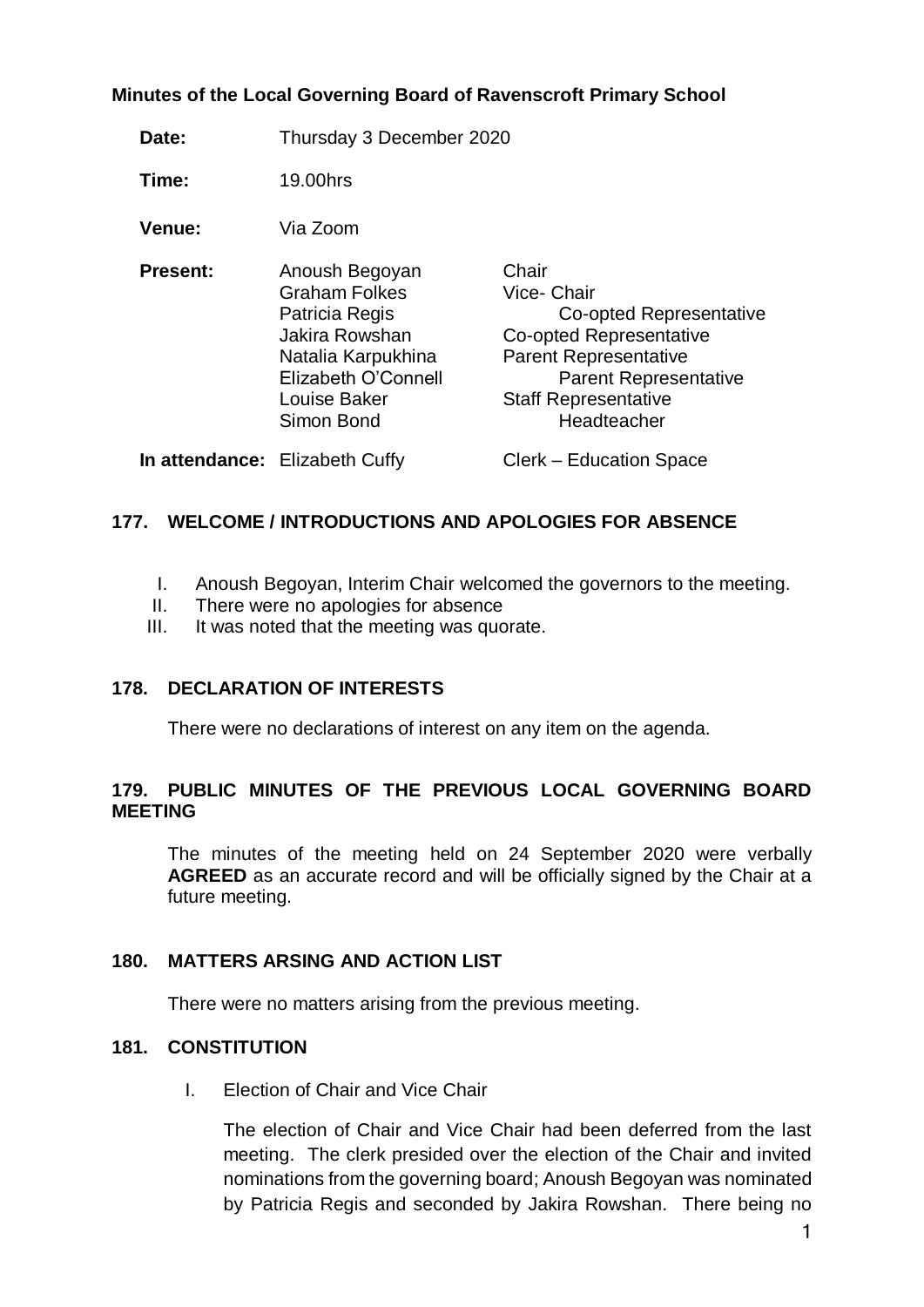other nominations, Anoush Begoyan was duly elected as the Chair, and formally took over the Chairing of the meeting.

Anoush Begoyan presided over the election of the Vice Chair position, and invited nominations from the governing board; Graham Folkes was nominated by Anush Begoyan and seconded by Louise Baker. There being no other nominations, Graham Folkes was duly elected Vice Chair.

II. Update re Co-Opted Governor Vacancy

Anoush Begoyan stated the she would send the information regarding potential governors to the governing board for consideration. They could be invited to attend the next meeting as an observer.

III. Nomination / re-nomination of Governor Forum Representative

Graham Folkes was nominated as the Governor Forum Representative.

- IV. Nomination / re-nomination of NPW Designated Attendee There was no nomination for this position; it was agreed that any governor who was free to attend this meeting would be able to do so.
- V. Appointment of Link Governors

| Natalia Karpukhina  | Safeguarding    |
|---------------------|-----------------|
| Louise Baker        | Health & Safety |
| Elizabeth O'Connell | <b>SEN</b>      |
| Patricia Regis      | <b>SEN</b>      |
| Louise Baker        | Training        |

The head teacher encouraged the governors to visit the school and/or have virtual meetings with subject leads.

## **182. MATTERS OF NOTE FROM THE TRUST BOARD AND COMMITTEES**

# **183. MAIN BUSINESS**

#### **a. Head Teacher Report**

#### **I came in halfway here for the meeting! Need to get the audio tape.**

There was a discussion as to what would happen to the schools' old laptops. They were not stand-alone laptops, and there would be a cost to rebuild them. The head teacher would look into this and revert, as he would not want to distribute laptops that were not fit for purpose.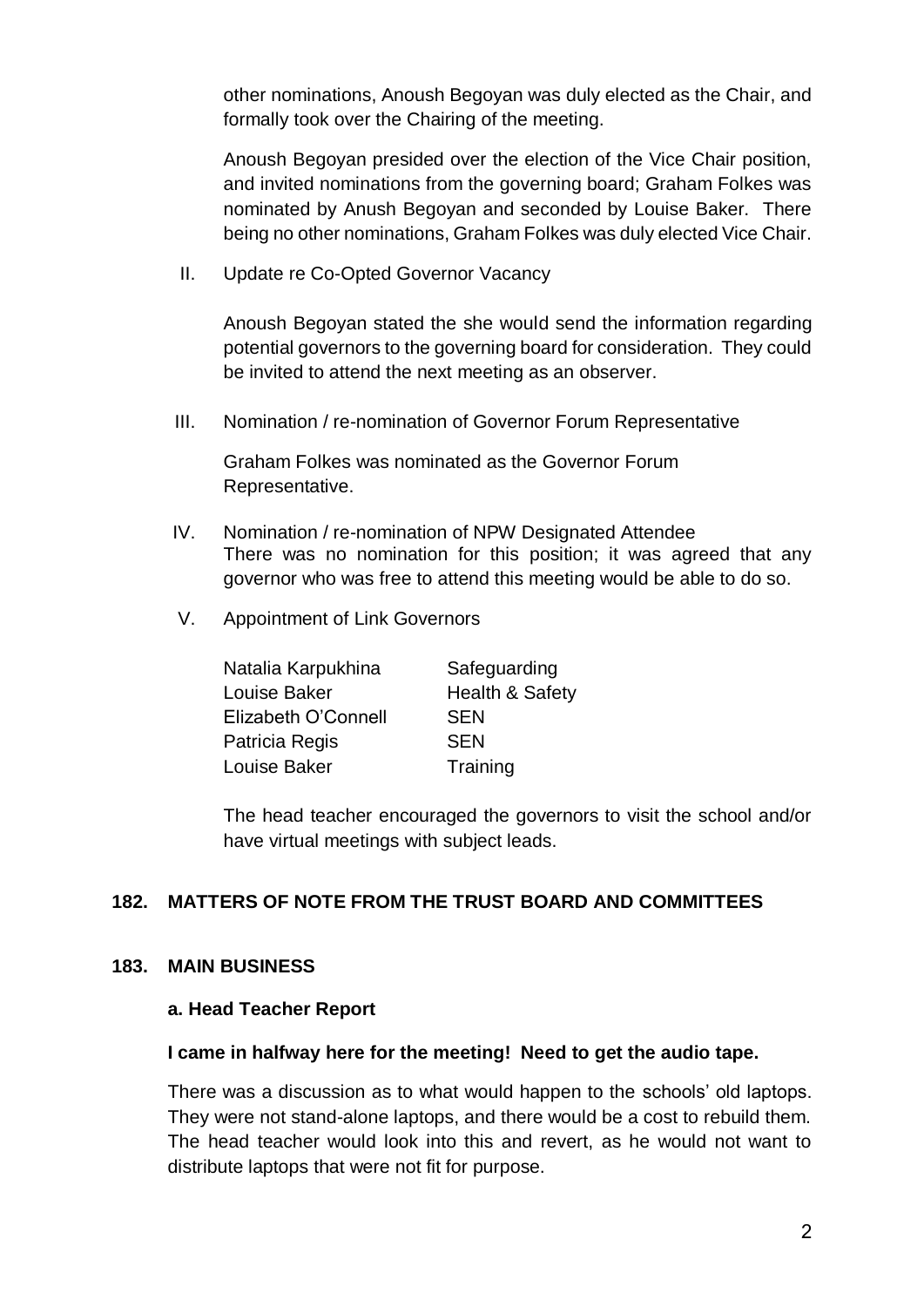It was confirmed that the school has 1 teacher as the computing lead, but that all teachers are conversant with computers and use Google 365. A technician works at the school 2-days a week and three is admin assistance. The head teacher is also actively involved.

### **184. STANDING ITEMS**

## **I. School Link Visits**

Natalia Karpukhina advised the governors that she had met with Dawn Kennedy, the safeguarding link. She looked at the single central record and systems in respect of safeguarding; also looked at how agencies worked together and the latest regulations.

Natalia Karpukhia also met with the Head teacher and spoke about Early Help.

Elizabeth O'Connor and Patricia Regis visited the school and saw Kirsten; they were both exploring black history at the school.

## **II. To Approve or Adopt any Policies**

There were no policies to approve or adopt.

### **III. Safeguarding / Single Central Record**

There was nothing to report.

## **IV. Governor Training**

Elizabeth O'Connor advised that the SEN training had been postponed, and was awaiting a new date.

Natalia Karpukhina attended the Safeguarding Forum on 15 October.

Elizabeth O'Connor and Natalia Karpukhina attended the Health & Safety in Schools training on 23 November.

Simon Bond advised the governors that Elizabeth O'Connor had sent him a list of health and safety questions after attending the course. He was currently compiling a reply to her questions; being held to account by governors.

## **V. School Document for Consideration**

Anush Begoyan advised that the Annual Safeguarding Report 2019/20 was for governors to read, and did not require any action.

## **VI. Keeping Children Safe in Education**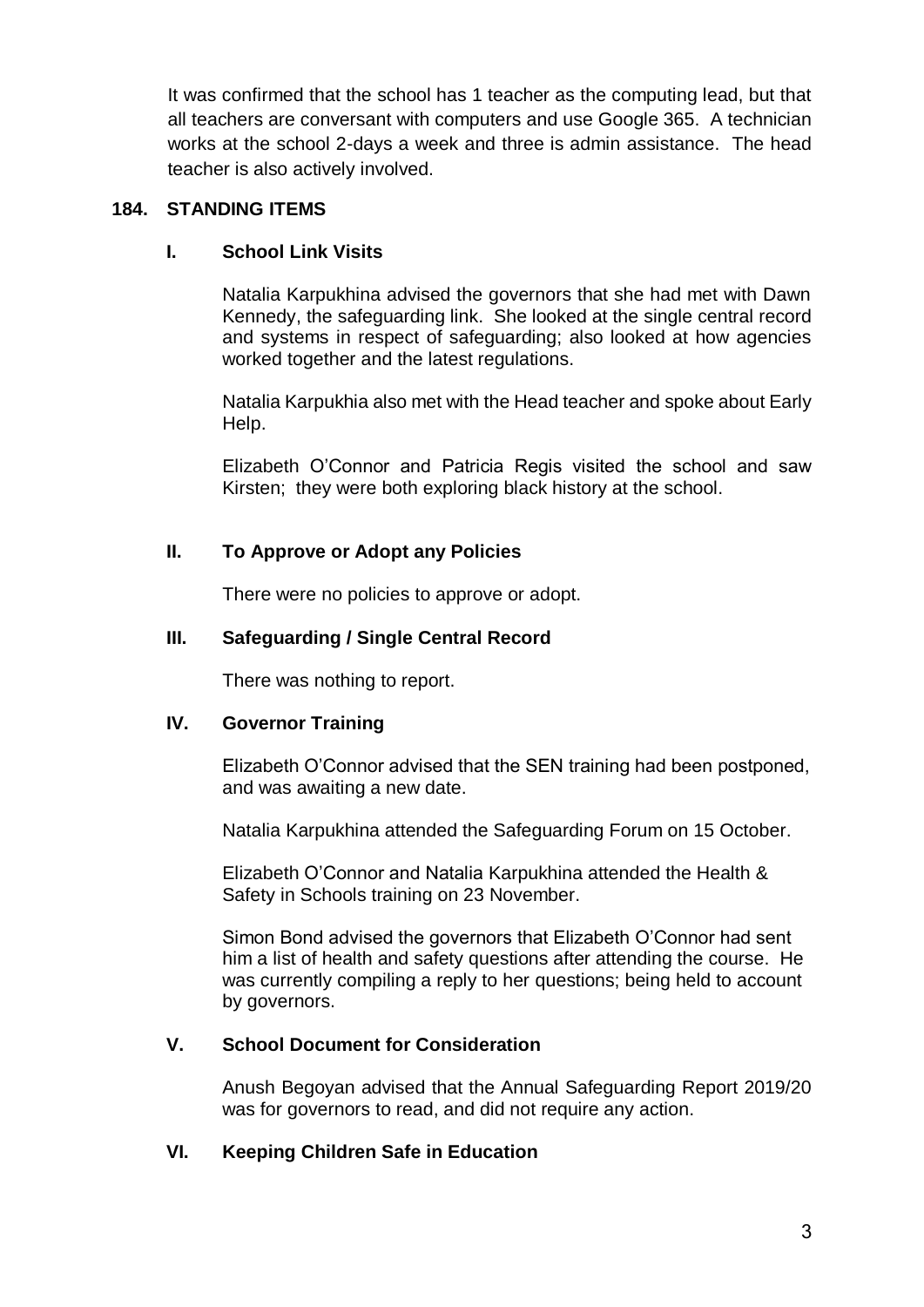Anush Begoyan reminded governors that *Keeping Children Safe in Education* document must be accessed, read and acknowledged electronically on the GovernorHub. She will sign the document on behalf of the Governing Board.

#### **ACTION: Governors to access, read and electronically acknowledge** *Keeping Children Safe in Education* **on the GovernorHub.**

#### **VII. Trustee Business Update**

There were no items for this agenda item.

#### **185. GOVERNOR SUGGESTIONS FOR FUTURE AGENDA DISCUSSIONS**

Natalia Karpukhina enquired if there was anything within the curriculum regarding Green issues. Simon Bond said that this topic was covered in themes in a few subjects. He would give her this information outside of the meeting.

#### **186. ANY MATTERS TO REPORT TO THE TRUST BOARD AND COMMITTEES**

There were no items for this agenda item.

### **187. BLACK LIVES MATTER (BLM)**

Patricia Regis want to ask about BLM, and what the school was doing with regards to Black History Month, the history curriculum. She added that we know a lot about American history, but we do not look at our local history and highlight this to our children. An example given was Asquith Xavier. She was also exploring various websites, to see both sides of the coin.

Simon Bond spoke of Education 4 Change; this is an unconscious bias tool which the Trust is buying into. This initiative was spearheaded by head teacher at Maryland school and was being offered to all schools in the local authority.

Graham Folkes said it was good to have people coming into the school, sharing their positive experiences.

### **188. HOT MEALS**

Natalia Karpukhina wanted to thank Simon Bond for organizing hot meals twice in a week. He confirmed that the hot meals will be 3-days a week from January 2021. She also appreciated the years in bubbles.

#### **189. NPW CONFERENCE**

Louise Baker enquired whether the NPW conference was part of their training package? The cost was £99 per delegate. Simon Bond said that the school can cover the cost if anyone wanted to attend.